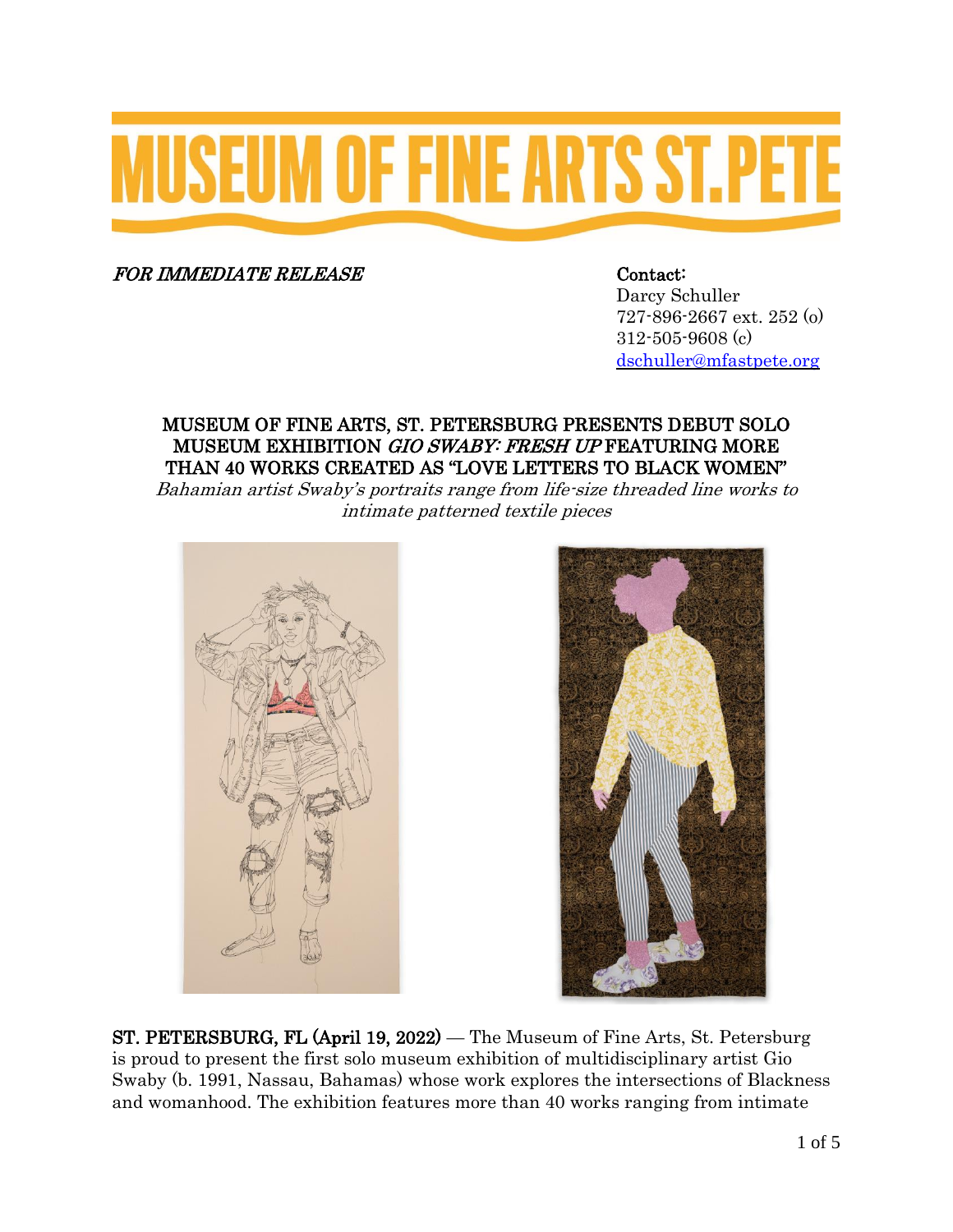portraits to life-size textile panels fabricated from sewn line drawing and quilting techniques. Creating unique portraits through a range of textile-based techniques, Swaby's work is anchored in a desire to celebrate the imperfect and complex humanity of Black women. The exhibition was co-organized by the MFA, St. Petersburg and the Art Institute of Chicago, and will open in St. Petersburg on May 28, 2022.

In her interview with Nikole Hannah-Jones for the exhibition catalogue *Gio Swaby* Fresh Up published by Rizzoli Electa, Swaby states, "I would describe my work first and foremost as an act of love." She continues, "For me, these physical pieces are not necessarily the work itself. The work is more making connections and growing love. Those portraits are like a dedication to that work, or a residue of that work."

Swaby's art is grounded in the personal connections forged between subject and artist, and conversation is key to achieving these portraits of beauty and power that she calls "love letters to Black women." The portraits begin with a photo shoot, where the artist and subjects collaborate on a cohesive story told via clothing and poses and result in a snapshot of empowerment and self-awareness. Swaby foregrounds their personal style—seen in the detailed renderings of jewelry, hair, and clothing—creating space for self-definition and unapologetic self-expression.



Growing up surrounded by the threads and fabrics of her mother, a seamstress, Swaby chooses to work in mediums traditionally associated with domesticity as a means to imbue her works with familiarity, labor, and care. Swaby upends tradition, however, and gives the sewing medium a sense of monumentality with the life-size series *Pretty* Pretty. The subjects are intricately rendered in sewn thread lines and shown on the reverse side of the canvas so that the stitching process—its knots and loose threads, so often hidden—is visible. There's a vulnerability to "showing the back," but Swaby embraces and elevates the imperfections.

Her work particularly showcases the beauty of these imperfections and individuality as a counterpoint to the often-politicized Black body, so frequently depicted in states of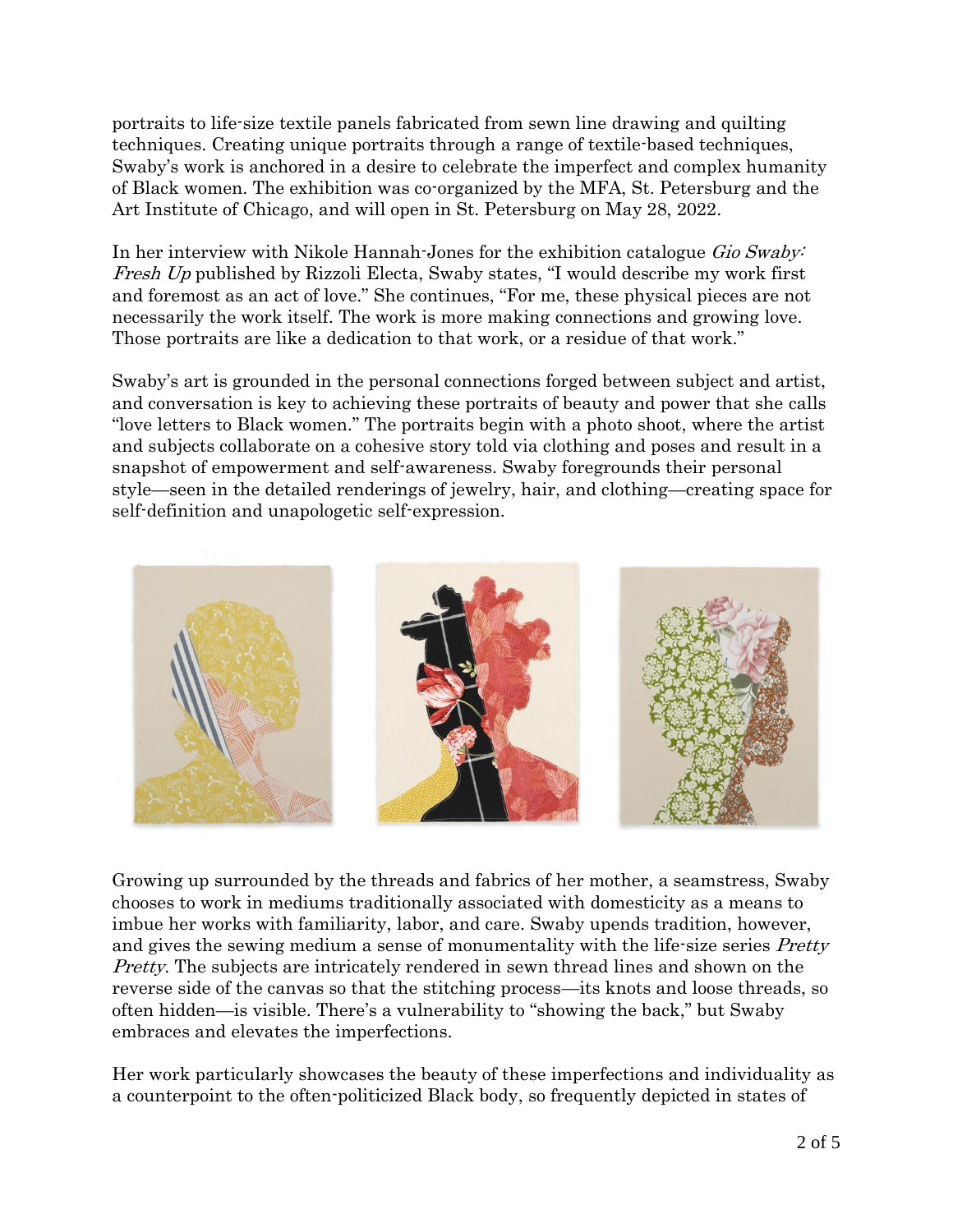anger or trauma. The works span 2017 through 2021, presenting aspects of Black womanhood which include joy, softness, and vulnerability in addition to the strength that is so often the focus of less multidimensional representations.



Co-curator Katherine Pill states, "Swaby's portraits, wherein Black female subjects are defined through the lens of reciprocal love and caring, are a form of resistance to onedimensional presentations of Black womanhood. Her works are commanding, but nuanced in their representations of strength and vulnerability, and seem to ask viewers to consider the interiority of the subjects and the depth of their inner complexities."

Swaby's work has garnered significant attention and acclaim in the art world, following lauded exhibitions at Claire Oliver Gallery in New York City and at other international venues. Her work is included in the permanent collection at the Museum of Fine Arts, St. Petersburg, as well as other major public institutions throughout the United States, such as the Museum of Fine Arts, Boston, Art Institute of Chicago, Weisman Art Museum, and the Minneapolis Institute of Art. Swaby earned her BFA in Film, Video and Integrated Media from Emily Carr University of Art + Design, Vancouver, BC and is currently completing an MFA in Interdisciplinary Art, Media and Design at OCAD University, Toronto, ON.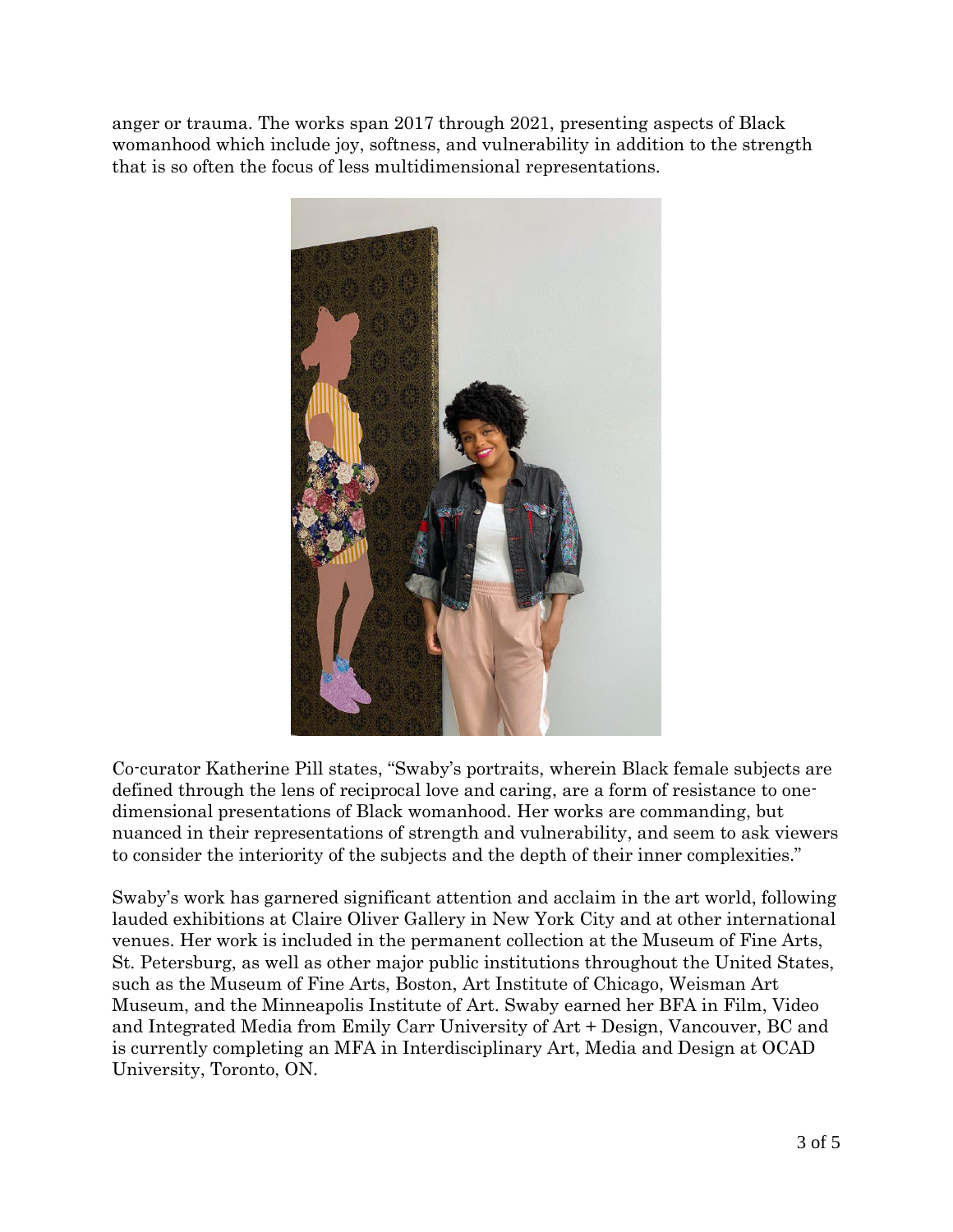"We are so proud to share Gio's work with our visitors – not only locally, but from around the country," said MFA Executive Director and CEO Kristen A. Shepherd. "This show is strikingly meaningful and important for all audiences to see – but especially as a means of providing nuanced representation for Black women. Gio's work is not only beautiful in its execution, but in its accessibility and message."

This exhibition is co-organized by the Museum of Fine Arts, St. Petersburg and the Art Institute of Chicago and co-curated by Katherine Pill, Curator of Contemporary Art at the MFA, St. Petersburg, and Melinda Watt, Chair and Christa C. Mayer Thurman Curator of the Textile Department at the Art Institute of Chicago. The exhibition will debut at the MFA, St. Petersburg from May 28 through October 9, 2022, before traveling to the Art Institute of Chicago where it will be on view from April 8 through July 3, 2023. The show will then travel to the Peabody Essex Museum, Salem, Massachusetts from August through November 2023. A fully illustrated catalogue, published by Rizzoli Electa, accompanies the exhibition, and features an interview between Swaby and Pulitzer Prize-winning writer Nikole Hannah-Jones, as well as series introductions by the artist and essays by co-curators Watt and Pill.